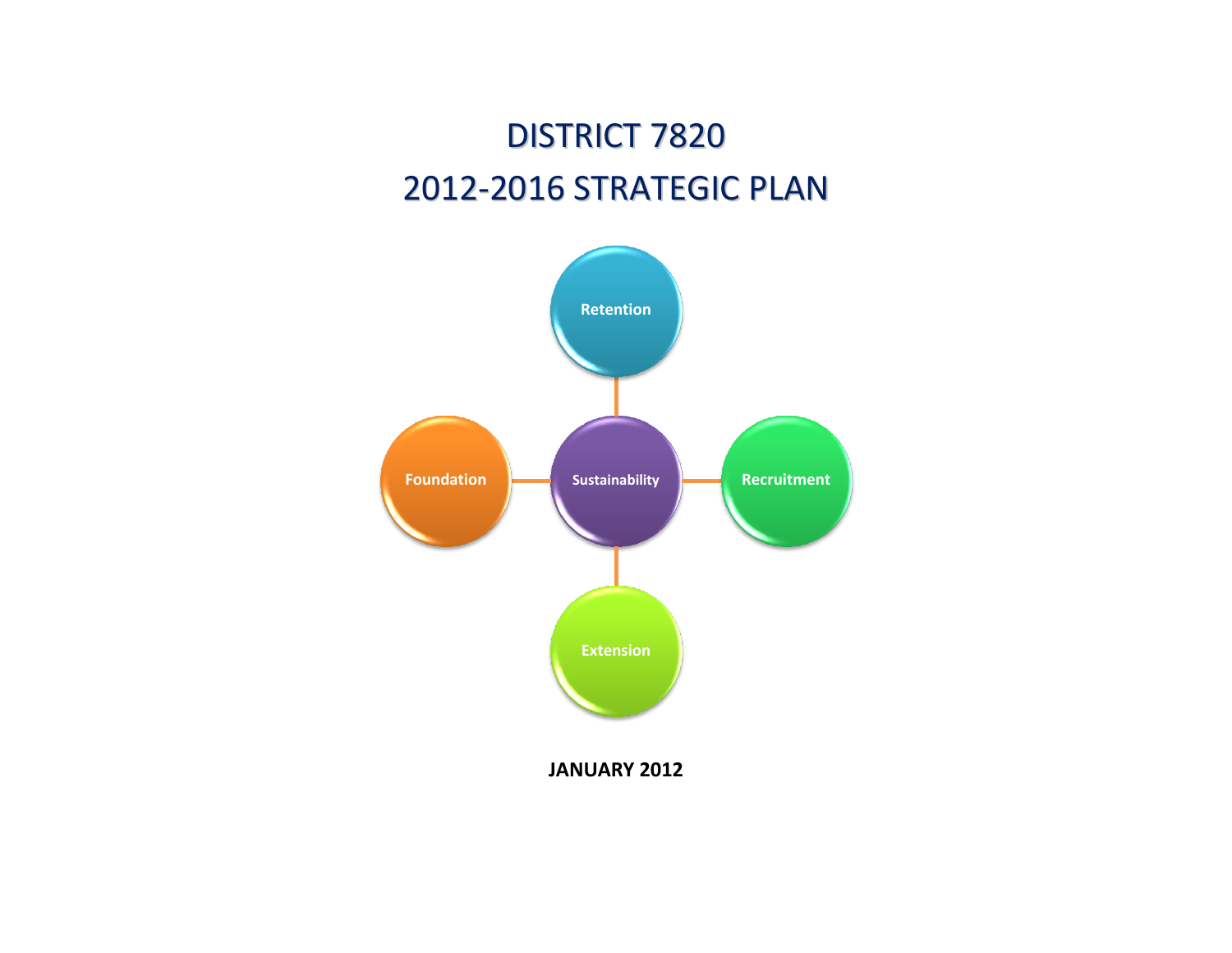## **TABLE OF CONTENTS**

| Introduction and Background                                                                            | Page 2  |
|--------------------------------------------------------------------------------------------------------|---------|
| The Plan                                                                                               | Page 4  |
| <b>Our Vision</b>                                                                                      | Page 5  |
| <b>Our Mission</b>                                                                                     | Page 5  |
| <b>Our Core Values</b>                                                                                 | Page 5  |
| <b>Priority Directions</b>                                                                             | Page 7  |
| Priority: Retaining current members and ensuring clubs offer compelling reasons<br>for members to stay | Page 8  |
| Priority: Recruiting new members and increasing membership diversity                                   | Page 11 |
| Priority: Club extension and forming dynamic new clubs                                                 | Page 13 |
| Priority: Strengthening our relationship with the Rotary Foundation                                    | Page 15 |

2012-2016 Strategic Plan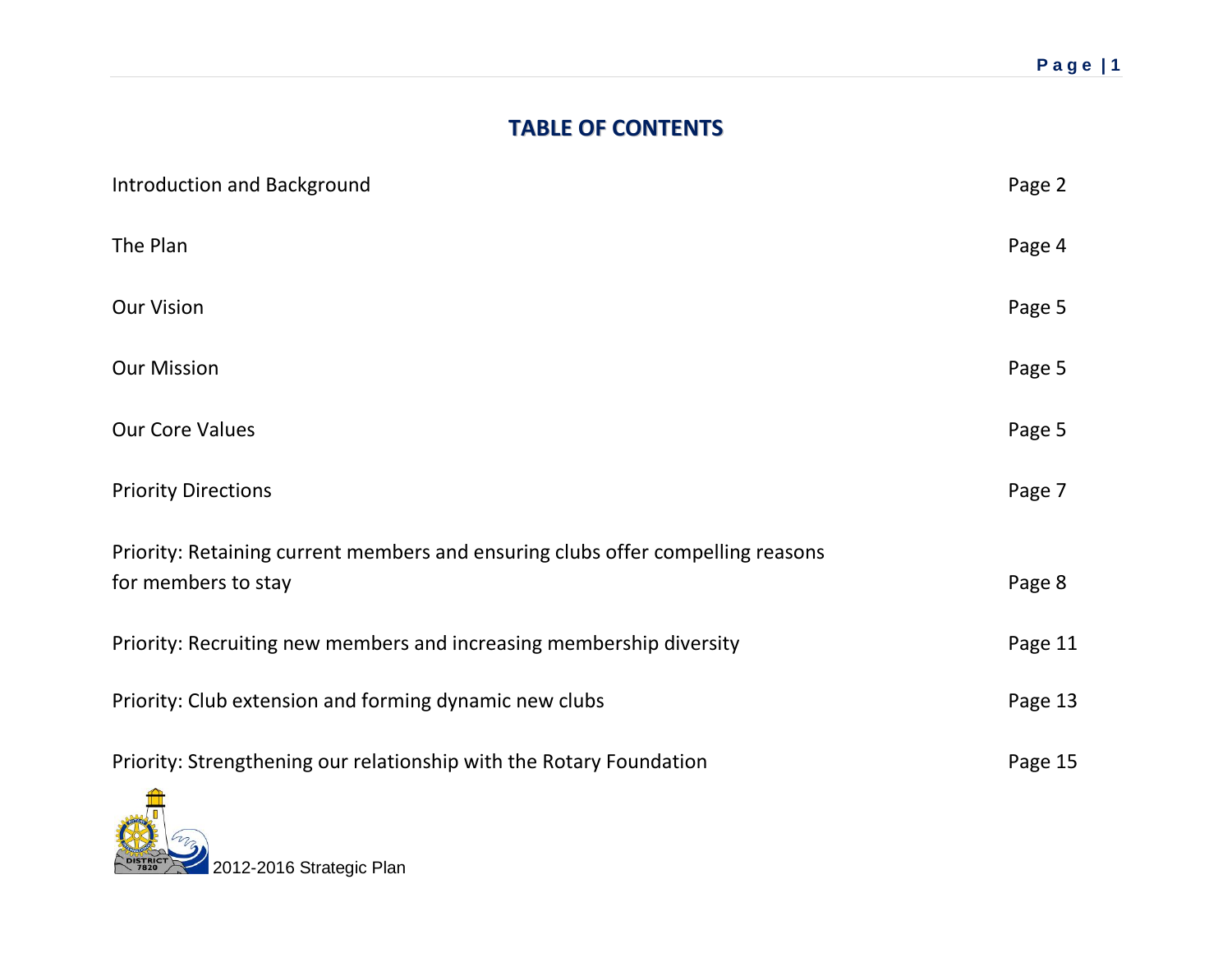## **INTRODUCTION AND BACKGROUND**

Brief surveys were distributed to clubs and District leaders on Friday June 17. 2001. The deadline for responses was August 31, 2011. Although District leaders and clubs were given a number of reminders over the summer, responses were very slow coming in and the overall rate of return was disappointing. An extension of the deadline to September 9 resulted in a small number of additional responses. Nineteen clubs responded – a response rate of 41%. Eight leaders responded – a response rate of only 30%.

In a survey (such as this) which involves a small number of respondents, a response rate of 50% or better and/or a high level of consistency between respondents is necessary in order for there to be confidence that the responses are representative of how most people feel. As will be seen below, the significant majority of responses focused on two issue areas: membership and Communication & Information Sharing. As a result, and given the high level of consistency, we can probably safely conclude that these issues are representative of how most Rotarians feel. We can be less confident about the other issue areas that emerged, although they certainly are important.

#### **Priority Areas**

First Priorities: These were discussed SIGNIFICANTLY more often than any other issues and should be considered respondents' greatest concerns:

- 1. Membership
- 2. Communications and Information sharing

Secondary Priorities: These were discussed regularly, but MUCH less often than first priority areas. They should be considered important concerns.

- 3. Cooperation and Collaboration
- 4. Public Relations
- 5. Training

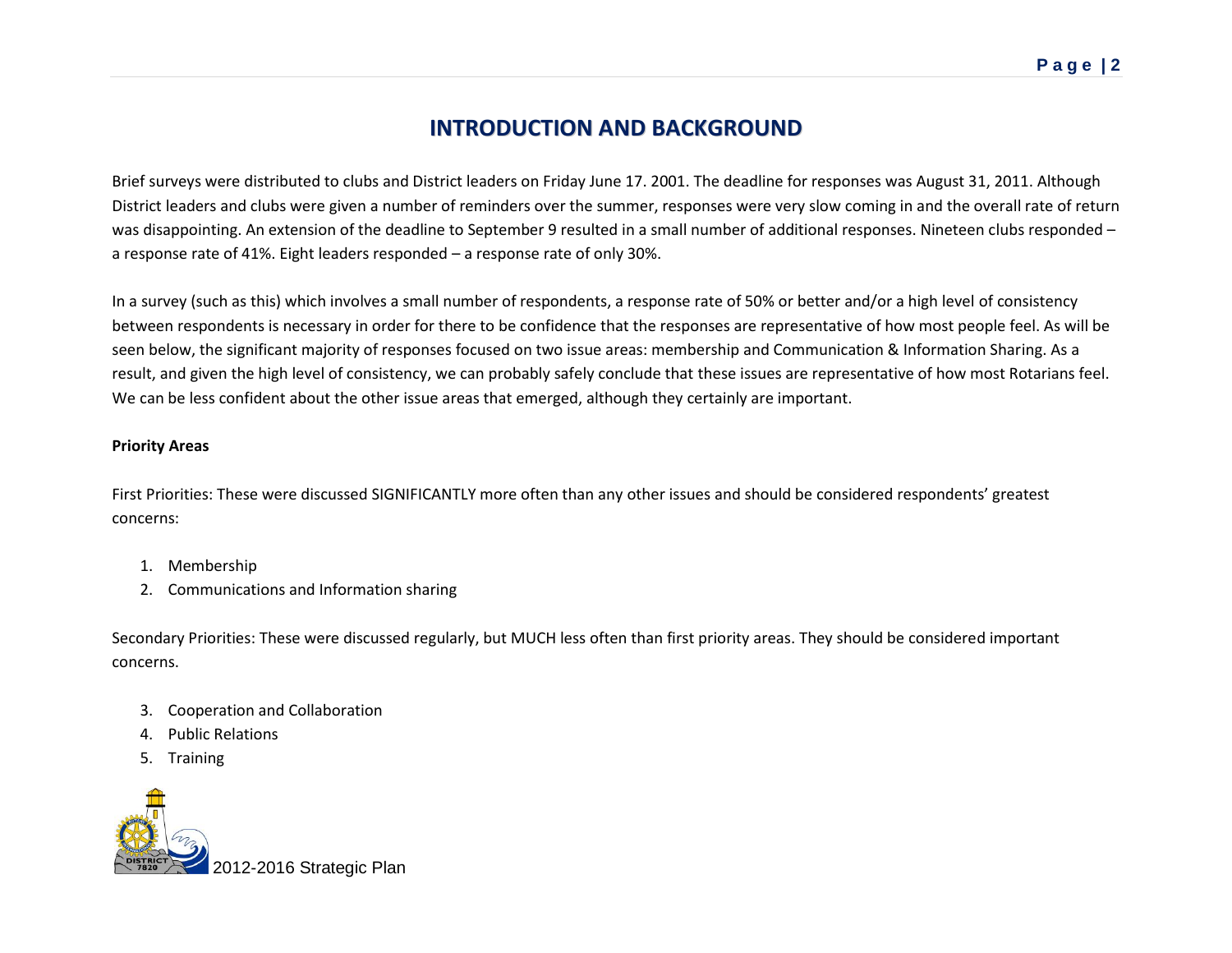Other issues: These issue areas were mentioned occasionally and should be noted, but not considered to be priorities.

- **•** Geography
- Planning and organization
- Club effectiveness
- History of service
- **•** Fundraising
- Being proactive
- Vision and purpose
- Rotary International Foundation
- Assistant District Governor Role

Given the above, it is interesting to note the District's 2007 – 2012 Strategic Plan priorities:

- Enhance membership recruitment, development and retention strategies
- Enhance training for club members, club leaders and district leaders
- Enhance Rotary's public image within the district
- Improve communication and information sharing systems within the District. This would include between clubs, groups of clubs as well as district leadership.
- Simplify the District leadership and committee structure

A report on the survey results was prepared and posted on the district web page and responses invited. The report was then presented to the November 4-6 2011, District Leadership meeting. The plan was revised based on this feedback, posted on the District web site for further input. Feedback received was incorporated in the plan and presented to the February 2012 District leadership meeting.

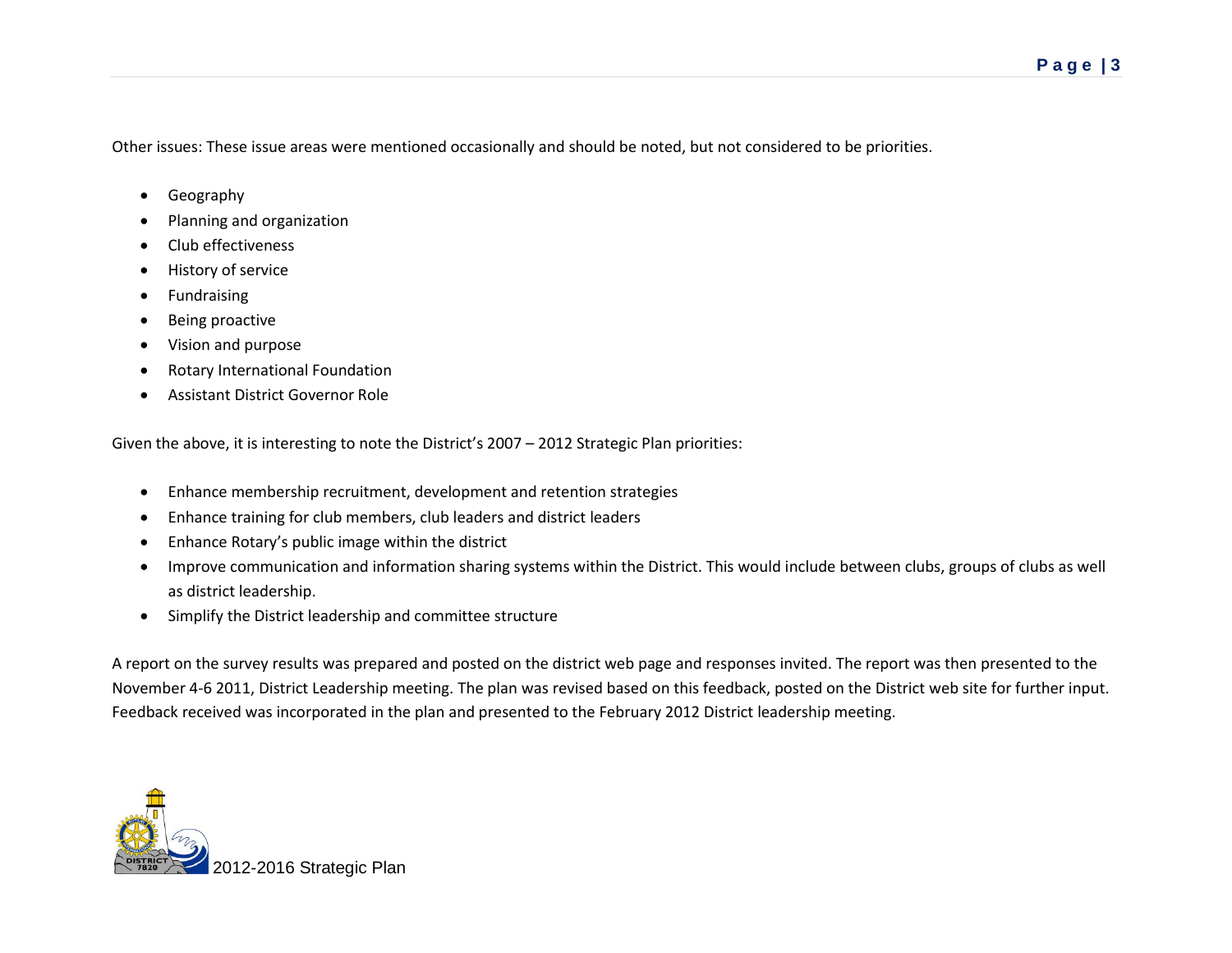# **THE PLAN**

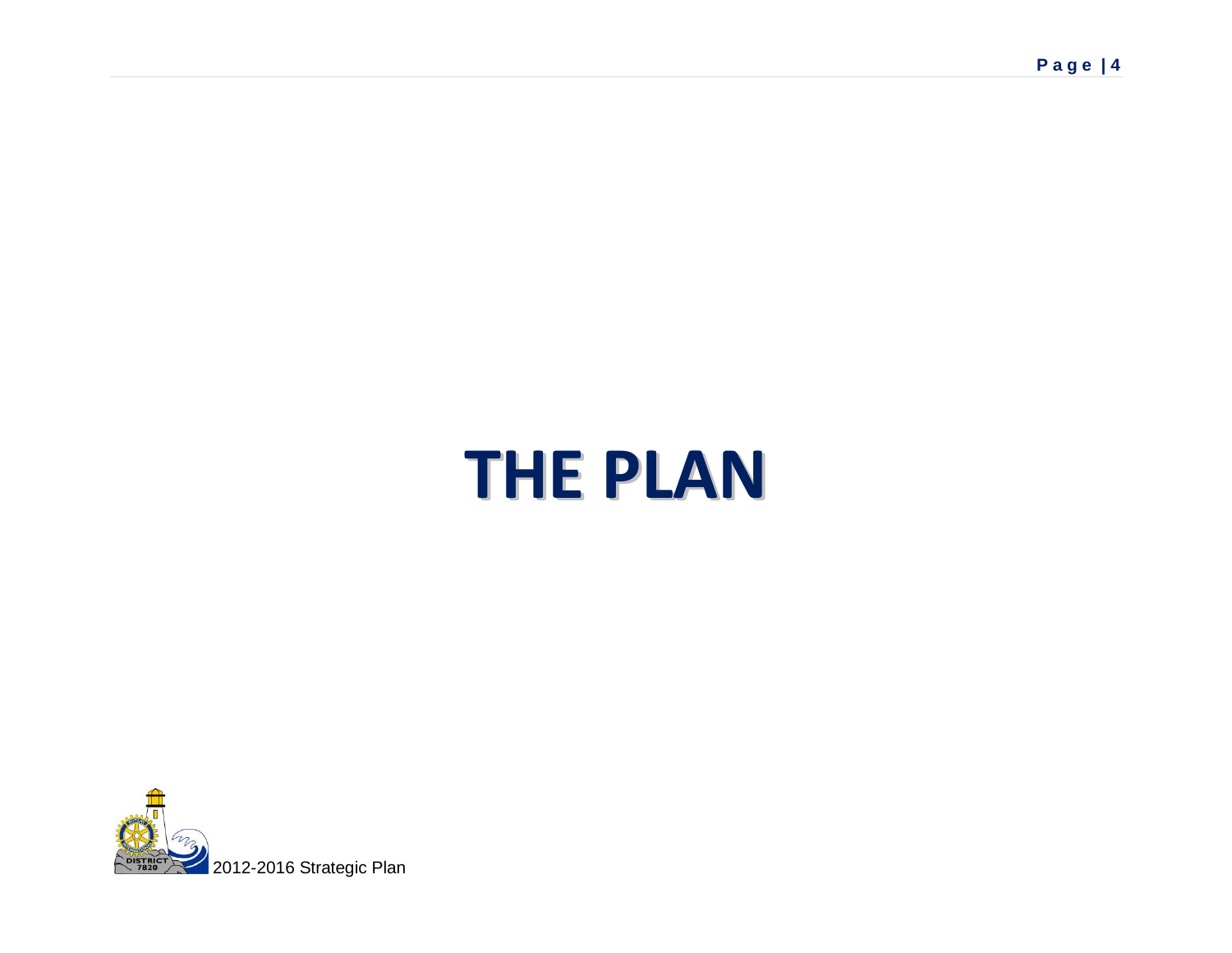## **OUR VISION**

We will achieve a measurable improvement in membership sustainability and support. We will know we've been successful because:

- $\checkmark$  Club membership is increasing
- $\checkmark$  We have chartered new clubs
- $\checkmark$  Contributions to the Rotary Foundation continue to grow
- $\checkmark$  Conference attendance rises year to year
- $\checkmark$  There is increasing competition for District leadership roles

### **OUR MISSION**

Inspired individuals who translate their passions into relevant social causes to change lives in communities.

## **OUR CORE VALUES**

#### **Service**

We believe that our service activities and programs bring about greater world understanding and peace. Service is a major element of our mission. Through the plans and actions of individual clubs, we create a culture of service throughout our organization that provides unparalleled satisfaction for those who serve.

#### **Fellowship**

We believe that individual efforts focus on individual needs, but combined efforts serve humanity. The power of combined efforts knows no limitation, multiplies resources, and broadens our lives and perspectives. Fellowship leads to tolerance and transcends racial, national, and other boundaries.

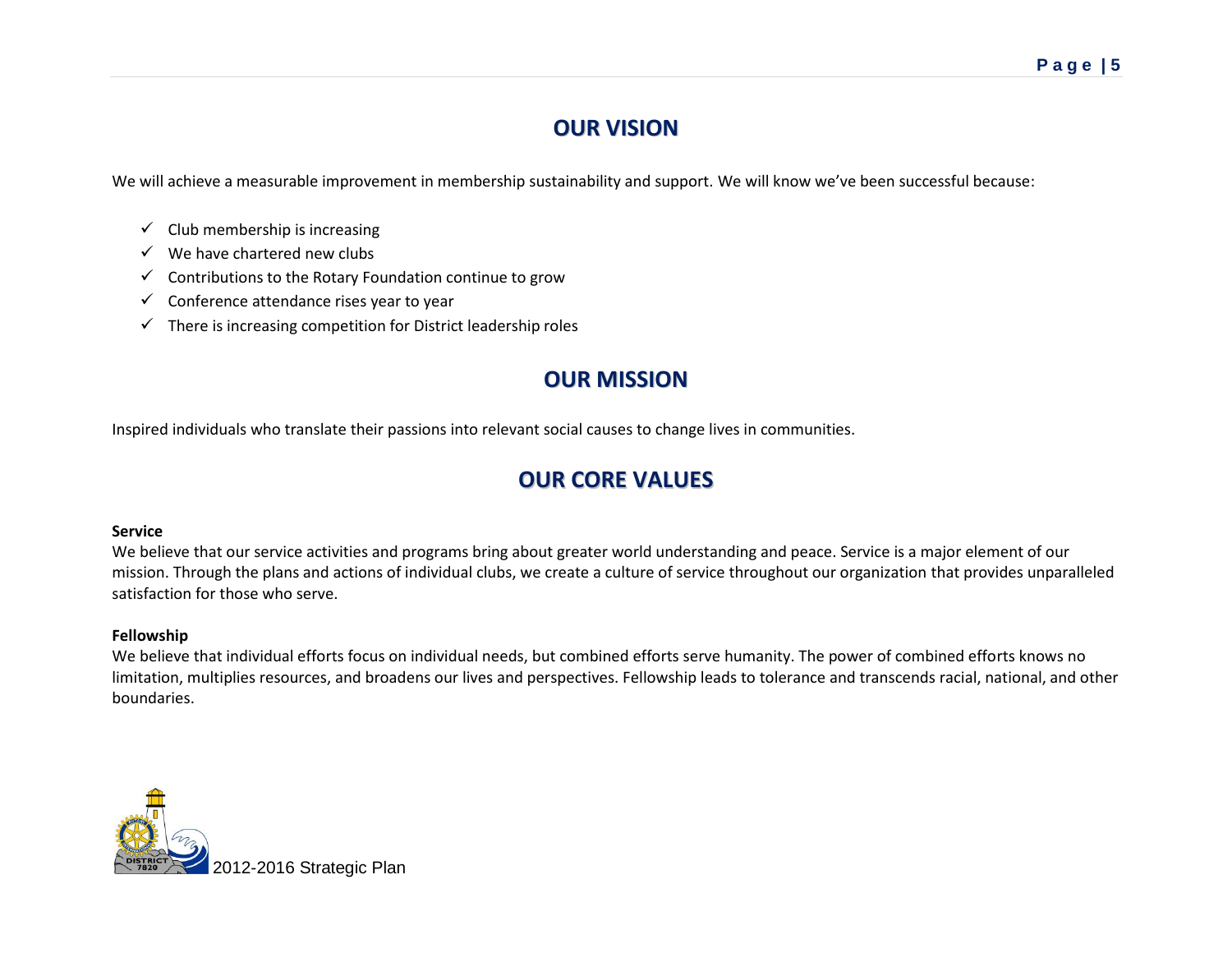#### **Diversity**

We believe Rotary unifies all people internationally behind the ideal of service. We encourage diversity of vocations within our membership and in our activities and service work. A club that reflects its business and professional community is a club with a key to its future.

#### **Integrity**

We are committed to and expect accountability from our leaders and fellow members, both in the results of our efforts and in the processes we use to accomplish our goals. We adhere to high ethical and professional standards in our work and personal relationships. We are fair and respectful in our interactions, and we conscientiously steward the resources entrusted to us.

#### **Leadership**

We are a global fellowship of individuals who are leaders in their fields of endeavor. We believe in the importance of leadership development and in leadership as a quality of our members. As Rotarians, we are leaders in implementing our core values.

All of these core values are reflected in the Object of Rotary and The Four-Way Test, which we use in our daily lives. They inspire us to foster and support the ideal of service for developing and maintaining high ethical standards in human relations.

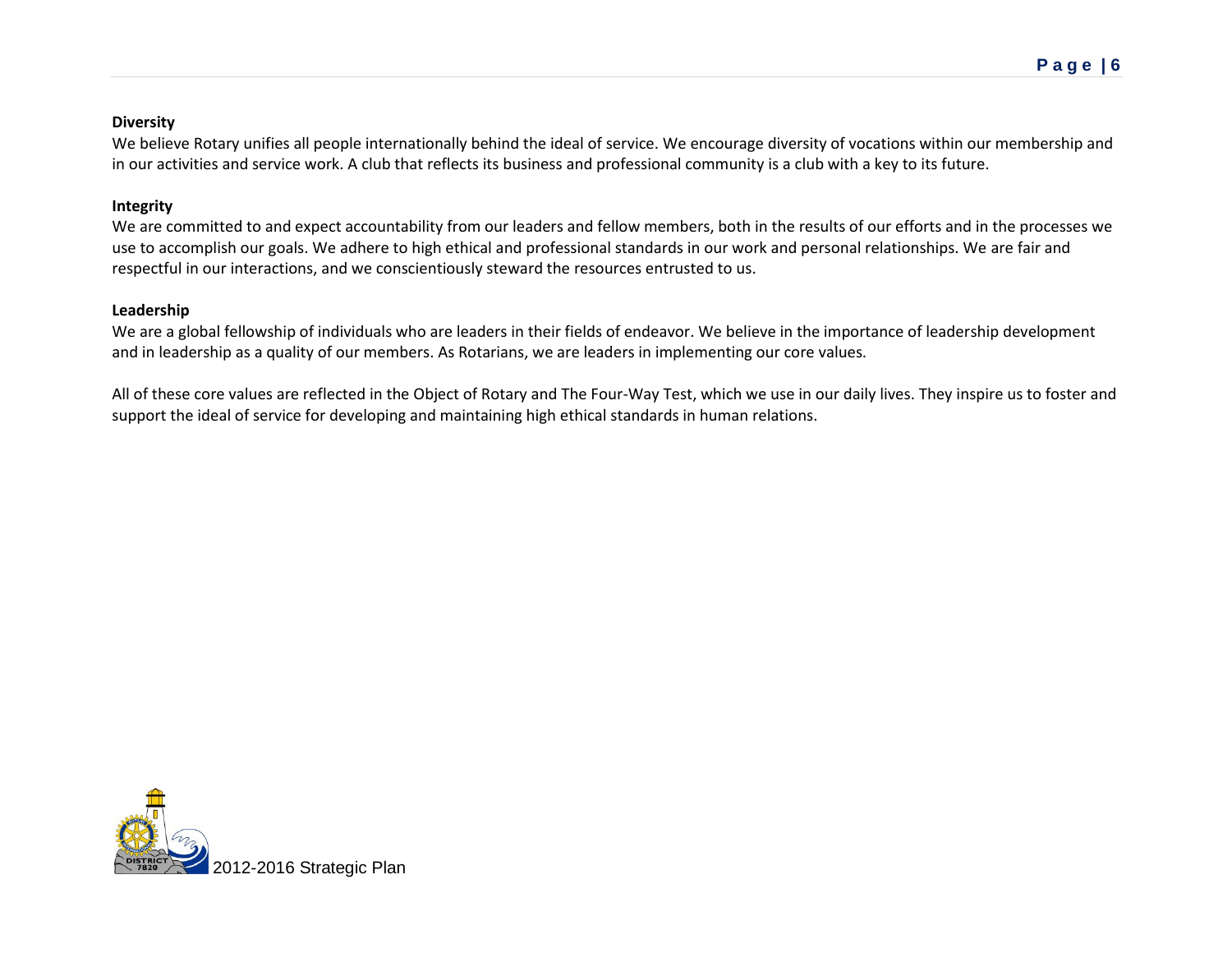## **PRIORITY DIRECTIONS**

We will focus on the following priorities:

- $\triangleright$  Retaining current members and ensuring clubs offer compelling reasons for members to stay
- $\triangleright$  Recruiting new members and increasing membership diversity
- $\triangleright$  Club extension and forming dynamic new clubs
- $\triangleright$  Strengthening our relationship with The Rotary Foundation

Strategies, actions and key performance indicators have been identified for each priority. Focus on each of the following areas will help ensure successful achievement of the above priorities:

- $\triangleright$  Public Relations
- Communications and Information Sharing
- $\triangleright$  Cooperation and collaboration
- $\triangleright$  Training

As we move forward and to ensure the plan achieves the greatest possible success, it is important that the plan is treated as a living document. Priorities, strategies and timelines can be expected to change and evolve as progress is achieved and circumstances change. Indeed, by 2016, the plan should look dramatically different than today.

Three specific actions are essential to ensure progress:

- 1. During each Rotary year, the District Governor Elect will be responsible for supervising the plan and reporting on progress at each meeting of the District Board of Directors and at each District leadership retreat.
- 2. Specific strategies and associated actions, responsibilities and time lines will be incorporated into District Board Agenda and regular District retreats.
- 3. An annual report on issues and progress will be presented to the District Conference and Annual General Meeting.

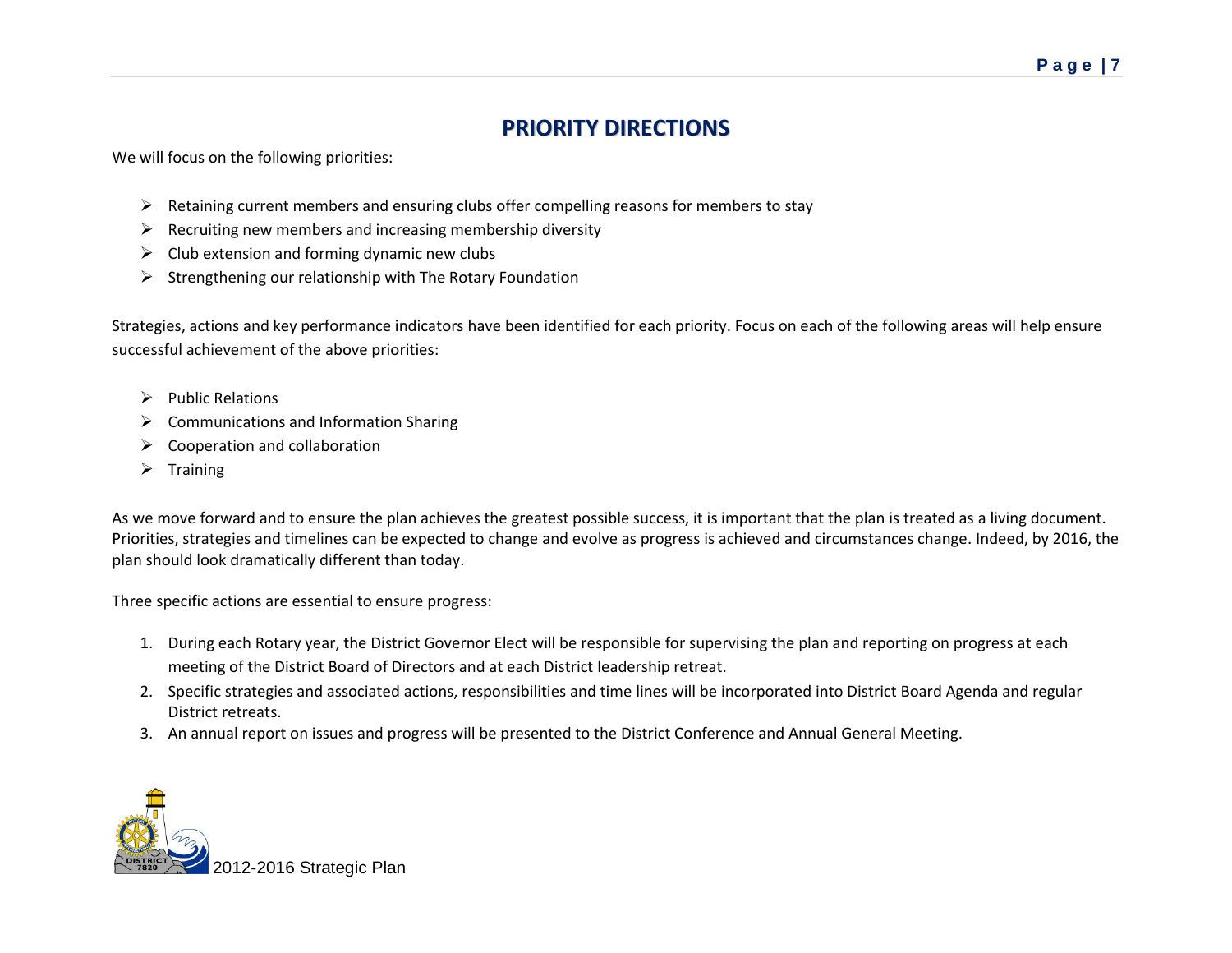## **PRIORITY: RETAINING CURRENT MEMBERS AND ENSURING CLUBS OFFER COMPELLING REASONS FOR MEMBERS TO STAY**

| <b>Strategy</b>                                                            | <b>Specific Goals</b>                                                                                         | <b>Responsibility</b>                                         | <b>Deadline</b>      | <b>Measures of</b><br><b>Success</b> |
|----------------------------------------------------------------------------|---------------------------------------------------------------------------------------------------------------|---------------------------------------------------------------|----------------------|--------------------------------------|
| <b>Support clubs to address</b><br>their membership issues and<br>concerns | Invite clubs to receive District assistance to address their<br>issues and concerns.                          | District Governor, Assistant<br>Governors                     | June 30, 2012        | Clubs selected                       |
|                                                                            | Develop strategies to help clubs address their issues and<br>concerns.                                        | District leaders, membership<br>committee                     | December 31.<br>2012 | <b>Strategies</b><br>developed       |
|                                                                            | Encourage clubs to find ways to engage and involve<br>families to strengthen club and family ties.            | District leadership, support<br>team, membership<br>committee | Ongoing              | Family<br>involvement<br>increasing  |
|                                                                            | Create a club support team responsible for working<br>directly with clubs requesting support.                 | District Governor,<br>Membership Chair                        | June 30, 2012        | Team selected                        |
|                                                                            | Provide change management and leadership training for<br>people working with clubs as well as club leaders.   | <b>District Trainer</b>                                       | December 31.<br>2012 | <b>Training</b><br>complete          |
|                                                                            | Develop a standardized club evaluation tool for clubs<br>and District leaders to use to assess club strength. | Membership chair                                              | June 30, 2012        | Tool created                         |

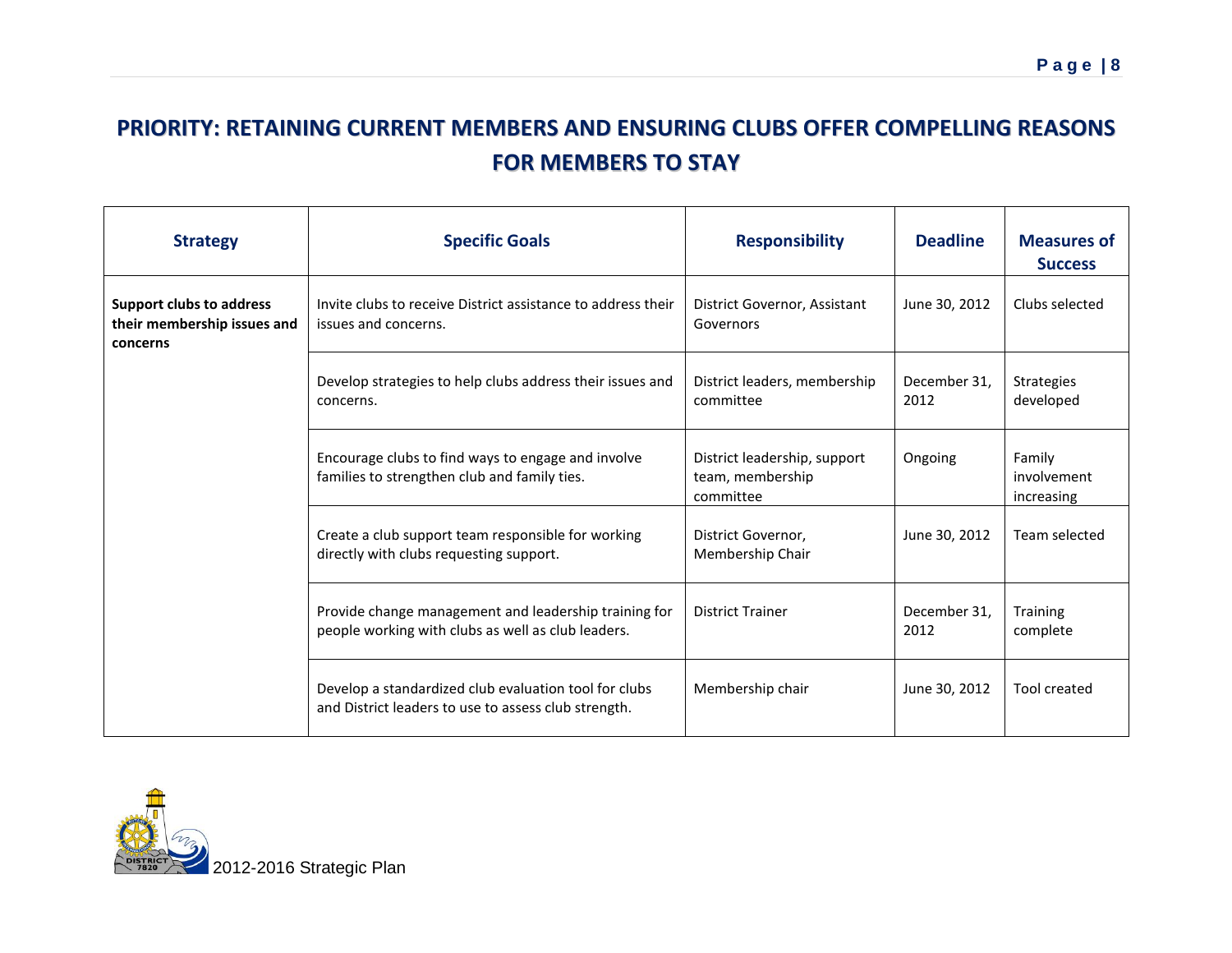| <b>Strategy</b>                             | <b>Specific Goals</b>                                                                                                                          | <b>Responsibility</b>                                         | <b>Deadline</b>      | <b>Measures of</b><br><b>Success</b>   |
|---------------------------------------------|------------------------------------------------------------------------------------------------------------------------------------------------|---------------------------------------------------------------|----------------------|----------------------------------------|
| <b>Provide Training for club</b><br>members | Develop innovative new training methods that are easy<br>and inexpensive for club members to access.                                           | <b>District Trainer</b>                                       | December 31,<br>2012 | Methods in use                         |
|                                             | Survey clubs to determine their training needs.                                                                                                | <b>District Trainer</b>                                       | June 30, 2012        | Survey complete                        |
|                                             | Develop innovative new ways to improve PETS/SETS<br>training.                                                                                  | District Governor, District<br>Trainer, District Chairs, PDGs | June 30, 2012        | New strategies<br>being<br>implemented |
|                                             | Increase collaboration and information sharing with<br>Rotary Leadership Institute                                                             | District Governor, District<br>Trainer, RLI leadership        | December 31,<br>2012 | Collaboration<br>increasing            |
|                                             | Develop innovative strategies to increase District<br>conference and RLI participation.                                                        | District Governor, Conference<br>Chair, District Trainer      | May 30, 2013         | Attendance is<br>increasing            |
|                                             | Develop a training team comprised of Rotarians<br>knowledgeable in various subject areas to provide<br>training for interested clubs.          | District governor, District<br>Trainer                        | June 30, 2012        | Team<br>established                    |
| <b>Public Relations</b>                     | Develop a public relations campaign/set of strategies<br>designed to increase pride among current Rotarians as<br>well as attract new members. | <b>Public Relations Committee</b>                             | July 1, 2012         | Campaign in<br>place                   |

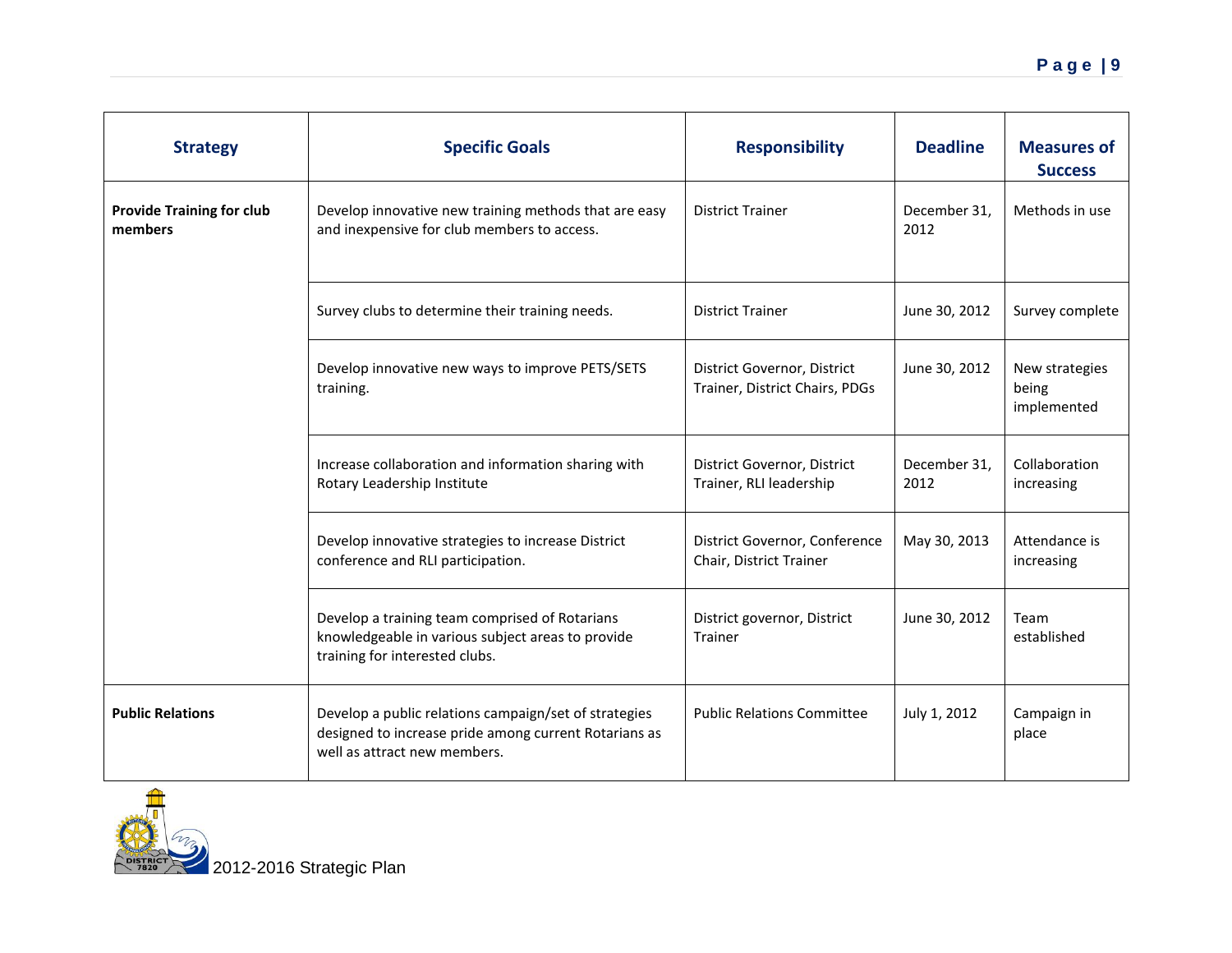| <b>Strategy</b>                             | <b>Specific Goals</b>                                                                                                                   | <b>Responsibility</b>                   | <b>Deadline</b>      | <b>Measures of</b><br><b>Success</b>   |
|---------------------------------------------|-----------------------------------------------------------------------------------------------------------------------------------------|-----------------------------------------|----------------------|----------------------------------------|
| <b>Improve District support to</b><br>clubs | Strengthen area meetings and president's councils and<br>encourage increased club collaboration.                                        | Membership team, Assistant<br>Governors | Ongoing              | Collaboration<br>increases             |
|                                             | Implement a 3 year succession plan for such key areas as<br>Assistant Governor, Membership Chair, Foundation<br>Chair, Web Master, etc. | <b>District Governor</b>                | Ongoing              | Plan in place for<br>all key positions |
|                                             | Continue to strengthen web page as a communication<br>vehicle for club use.                                                             | Web Master, District<br>leadership      | Ongoing              | Site traffic<br>increases              |
|                                             | Strengthen and expand the District Awards committee                                                                                     | <b>District Governor</b>                | June 30, 2012        | Committee<br>established               |
|                                             | Develop innovative strategies to overcome geographic<br>challenges.                                                                     | District leadership                     | December 31.<br>2012 | Strategies in<br>place                 |
|                                             | Sponsor/provide membership development seminars in<br>every area of the district.                                                       | Membership Chair,<br>committee          | June 30, 2013        | Seminars held<br>successfully          |
|                                             | Determine whether the District Conference is best held<br>in the spring or fall.                                                        | <b>Past District Governor</b>           | June 30, 2012        | Report delivered                       |

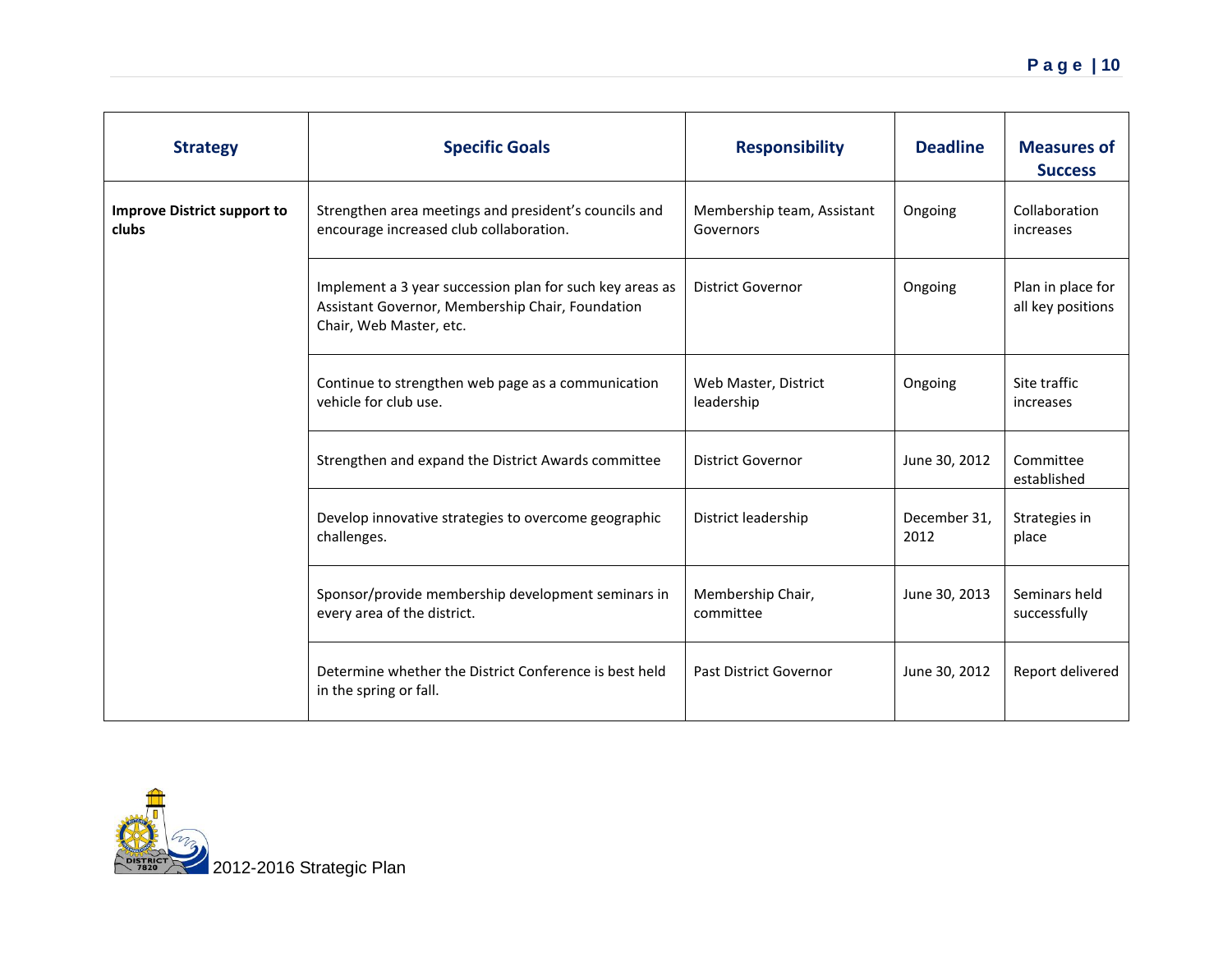## **PRIORITY: RECRUITING NEW MEMBERS AND INCREASING MEMBERSHIP DIVERSITY**

| <b>Strategy</b>                                                     | <b>Specific Goals</b>                                                                                                                              | <b>Responsibility</b>                               | <b>Deadline</b>    | <b>Measures of</b><br><b>Success</b>                 |
|---------------------------------------------------------------------|----------------------------------------------------------------------------------------------------------------------------------------------------|-----------------------------------------------------|--------------------|------------------------------------------------------|
| <b>Public Relations</b>                                             | Develop a public relations campaign and/or set of strategies<br>designed to promote Rotary to potential new members.                               | PR Committee                                        | July 1, 2012       | Campaign in place                                    |
|                                                                     | Encourage clubs to use RI and District PR materials                                                                                                | District leaders, PR committee                      | Ongoing            | Club use of materials<br>increases                   |
|                                                                     | Create a special campaign to publicize and celebrate 100 years of<br>Rotary in the District and encourage clubs to participate in the<br>campaign. | PR Committee                                        | January 1,<br>2013 | Campaign launched                                    |
| <b>Establish membership</b><br>recruitment targets for<br>each year | Achievable membership targets are established, along with a<br>plan to achieve these as well as progress measures                                  | Membership Chair and<br>committee                   | March 31.<br>2012  | Targets set and<br>achieved                          |
| <b>Support club recruitment</b><br>efforts                          | Encourage joint membership drives in selected communities                                                                                          | Membership committee,<br><b>Assistant Governors</b> | June 30, 2013      | Successful drives<br>completed                       |
|                                                                     | Encourage clubs to recruit based on potential members' needs:<br>acquaintance, contacts, fun                                                       | Membership Committee                                | Ongoing            | A majority of clubs<br>show a membership<br>increase |

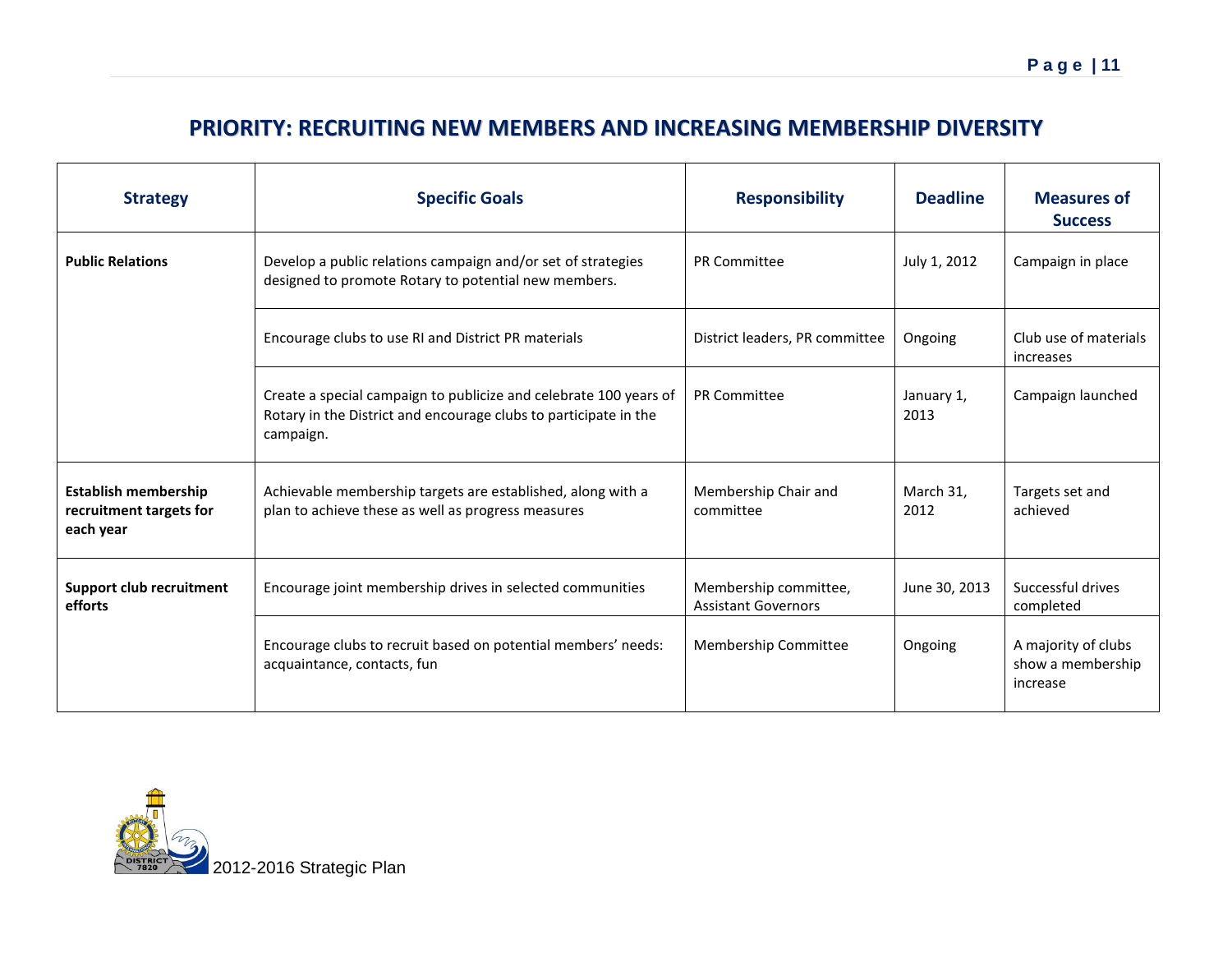| <b>Strategy</b> | <b>Specific Goals</b>                                                                                    | <b>Responsibility</b>                      | <b>Deadline</b>      | <b>Measures of</b><br><b>Success</b>                          |
|-----------------|----------------------------------------------------------------------------------------------------------|--------------------------------------------|----------------------|---------------------------------------------------------------|
|                 | Provide clubs with recruitment strategies that focus on gender<br>balance, diversity and new generations | Membership team, District<br>trainer       | December 31,<br>2012 | Strategies provided                                           |
|                 | Show clubs how social media can be used as a tool to recruit and<br>retain members.                      | Membership committee,<br>Social Media team | December 31,<br>2012 | Club and District use<br>of social media<br>increases         |
|                 | Help clubs to recruit new members from Rotary Alumni                                                     | Membership committee,<br>alumni chair      | June 30, 2013        | Increased numbers of<br>alumni become<br>members              |
|                 | Create a means through which clubs can share their successful<br>recruitment strategies.                 | District leaders, membership<br>committee  | June 30, 2013        | Strategies being<br>shared in all areas of<br><b>District</b> |

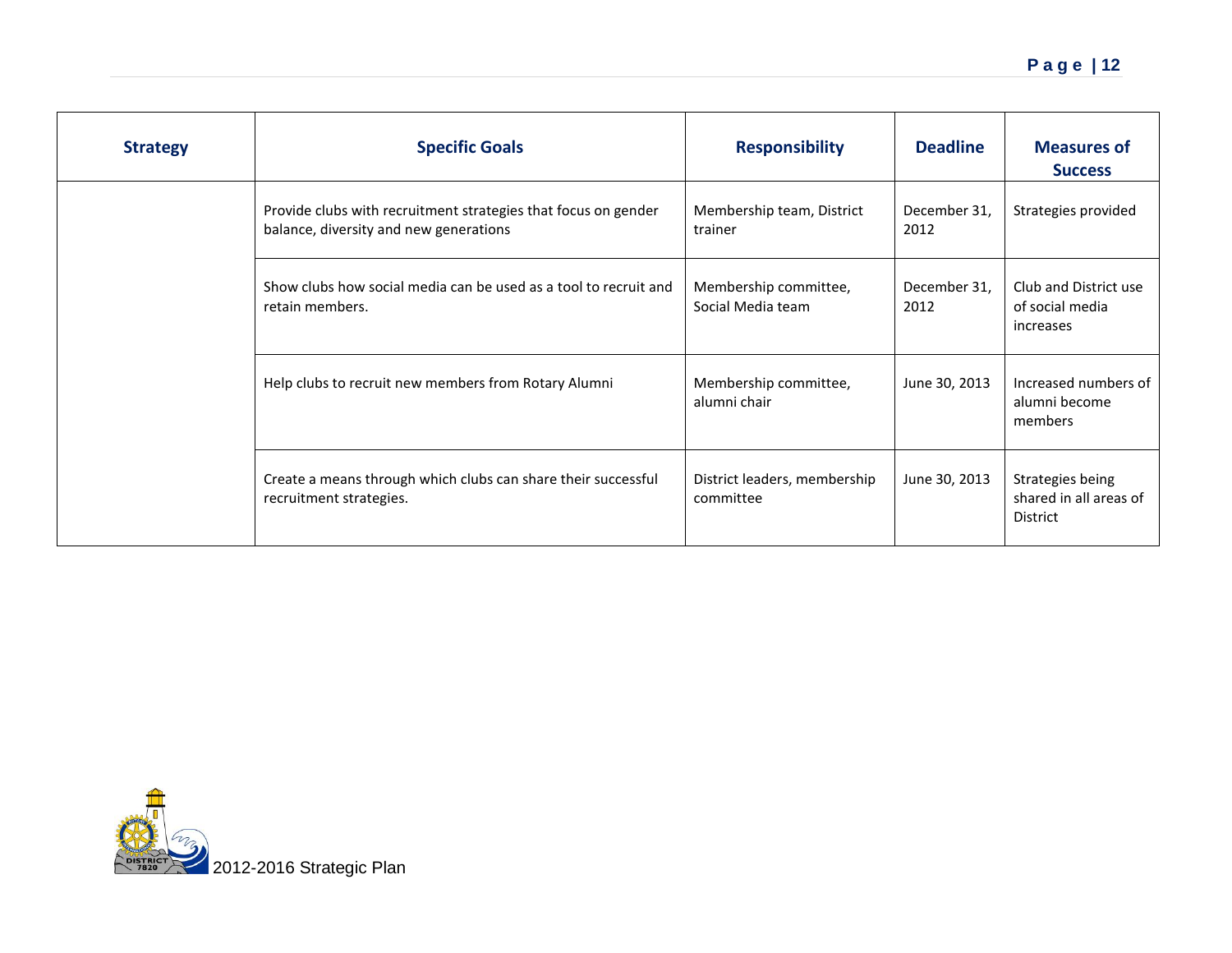## **PRIORITY: CLUB EXTENSION AND FORMING DYNAMIC NEW CLUBS**

| <b>Strategy</b>                                                          | <b>Specific Goals</b>                                                                                                                                                               | <b>Responsibility</b>                                      | <b>Deadline</b>       | <b>Measures of</b><br><b>Success</b> |
|--------------------------------------------------------------------------|-------------------------------------------------------------------------------------------------------------------------------------------------------------------------------------|------------------------------------------------------------|-----------------------|--------------------------------------|
| <b>Public Relations</b>                                                  | Develop a public relations campaign/set of strategies designed to<br>promote Rotary to potential new members.                                                                       | <b>Public Relations Committee</b>                          | July 1, 2012          | Campaign in place                    |
| <b>Understand the priorities of</b><br>today's younger<br>professionals. | Complete research on the kinds of service activities that appeal<br>to 'new generations'.                                                                                           | Membership chair and team                                  | June 30, 2012         | Research completed                   |
|                                                                          | Complete research on the kinds of groups, meetings and<br>volunteer organizations that appeal to 'new generations.'                                                                 | Membership chair and team                                  | June 30, 2012         | Research completed                   |
|                                                                          | Encourage more clubs to sponsor Rotaract and Interact clubs.                                                                                                                        | Membership chair and team                                  | June 30, 2013         | New clubs organized                  |
| <b>Establish new clubs in HRM.</b><br>St. John's and Southwest<br>Nova.  | Use what is learned from the research conducted above to<br>develop a strong value proposition to encourage 'new<br>generations' to establish a club that reflects their interests. | Membership chair, Extension<br>chair team and champions    | September 30,<br>2012 | Value proposition<br>created         |
|                                                                          | Appoint an e-club champion to drive the creation of at least one<br>e-club.                                                                                                         | District Governor,<br>Membership chair, Extension<br>chair | July 1, 2012          | Chair appointed                      |
|                                                                          | Charter at least one e-club.                                                                                                                                                        | Membership Chair, Extension<br>chair, e-club champion      | June 31, 2013         | Club chartered                       |

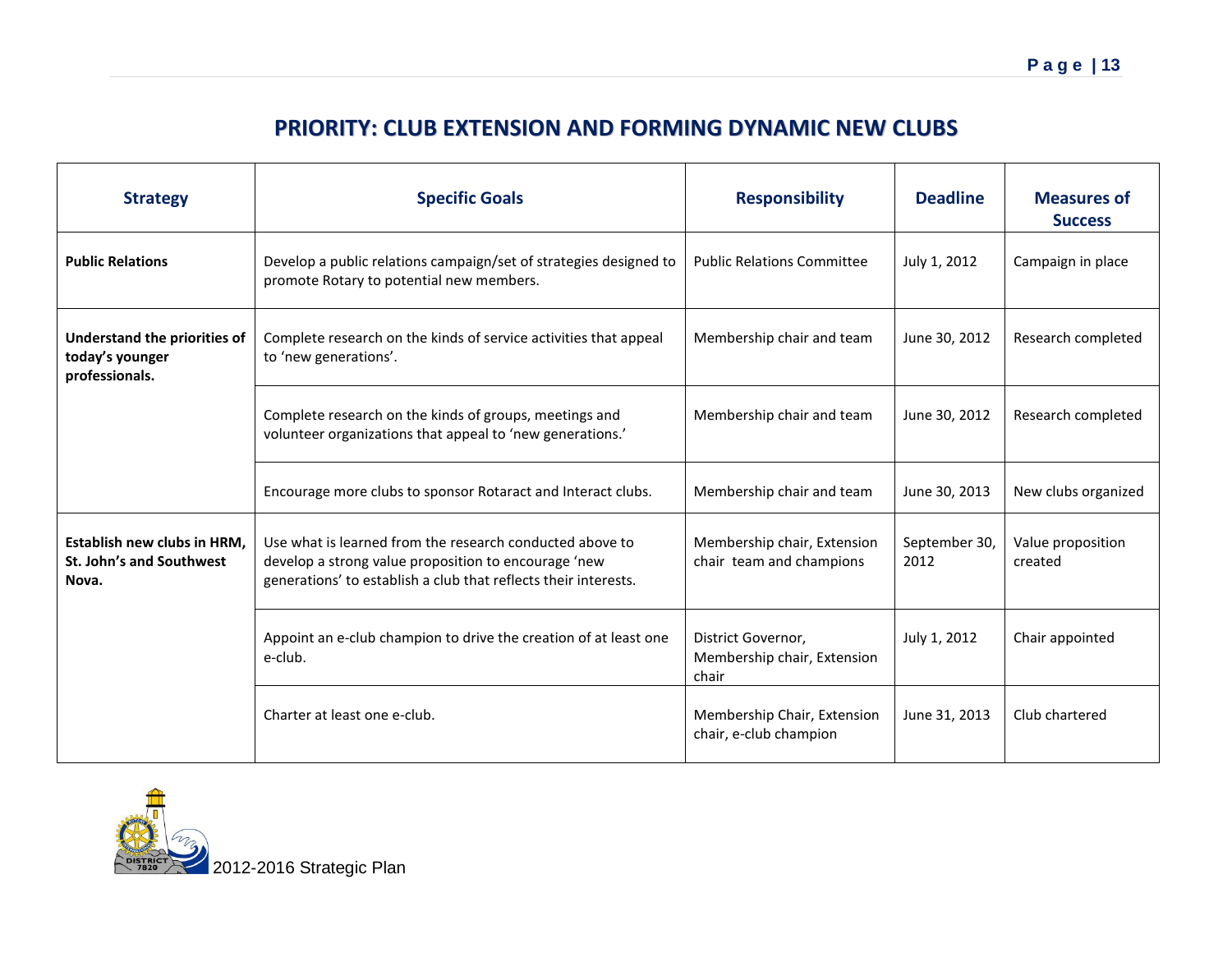| <b>Strategy</b> | <b>Specific Goals</b>                                                                      | <b>Responsibility</b>                                                       | <b>Deadline</b> | <b>Measures of</b><br><b>Success</b> |
|-----------------|--------------------------------------------------------------------------------------------|-----------------------------------------------------------------------------|-----------------|--------------------------------------|
|                 | Appoint an extension champion in each of HRM, St. John's and<br>Southwest Nova.            | District Governor,<br>Membership Chair, Extension<br>chair, Membership Team | July 1, 2012    | Champions<br>appointed               |
|                 | Encourage the development of innovative new club models that<br>appeal to new generations. | Membership team and<br>champions                                            | Ongoing         | A variety of models<br>are available |
|                 | Charter one new club in each of HRM, St. John's and Southwest<br>Nova.                     | Extension champions,<br>Membership Team                                     | June 30, 2013   | Clubs chartered                      |

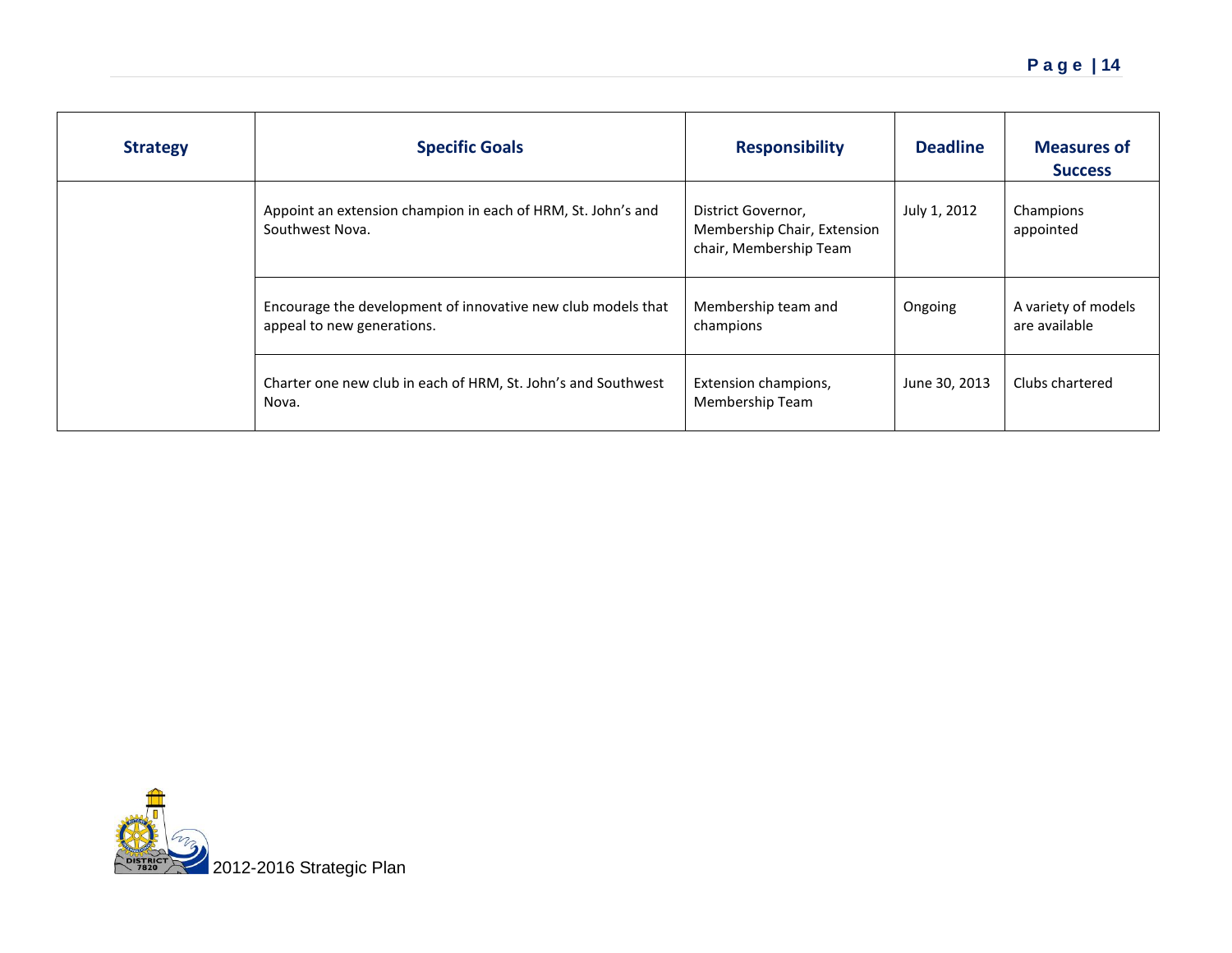## **PRIORITY: STRENGTHENING OUR RELATIONSHIP WITH THE ROTARY FOUNDATION**

| <b>Strategy</b>                                                        | <b>Specific Goals</b>                                                                    | <b>Responsibility</b>                            | <b>Deadline</b>       | <b>Measures of</b><br><b>Success</b>            |
|------------------------------------------------------------------------|------------------------------------------------------------------------------------------|--------------------------------------------------|-----------------------|-------------------------------------------------|
| <b>Implement The Rotary</b><br><b>Foundation Future Vision</b><br>Plan | Provide training to District Leadership and Foundation team on Future Vision<br>Plan.    | <b>Foundation Chair</b>                          | September<br>30, 2012 | Training complete,<br>with positive<br>feedback |
|                                                                        | Begin Grant Management Training Seminars.                                                | Foundation Chair,<br><b>District Trainer</b>     | July 1, 2012          | Seminars complete                               |
|                                                                        | Provide training for clubs on The Future Vision Plan.                                    | <b>Foundation Chair</b>                          | July 1, 2012          | Training completed<br>with positive<br>feedback |
|                                                                        | Begin qualification process for District and Clubs for Future Vision.                    | Foundation Chair,<br>District Leadership<br>Team | January 1,<br>2013    | Qualification<br>successful                     |
|                                                                        | Appoint District Foundation chair for 2013 - 2015 to ensure continuity and<br>stability. | <b>District Governor</b>                         | March 31,<br>2013     | Chair appointed                                 |
|                                                                        | Recruit a strong Foundation team to ensure continuity and stability.                     | District Leadership,<br><b>Foundation Chair</b>  | March 31,<br>2013     | A strong team is in<br>place.                   |
|                                                                        | Survey clubs to learn their service interests for Global Grants.                         | <b>Foundation Chair</b>                          | December<br>31, 2012  | Survey complete                                 |

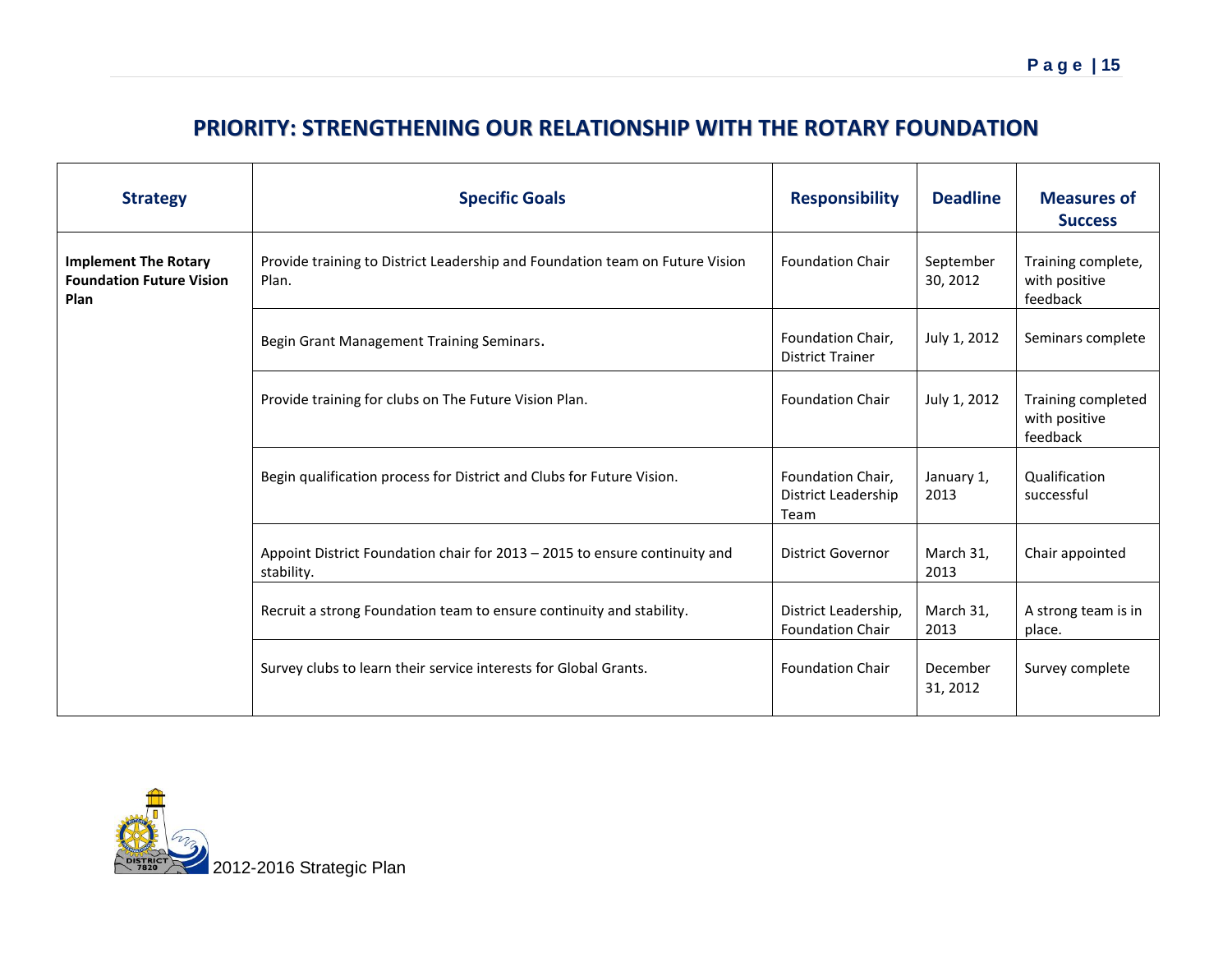| <b>Strategy</b>                                                    | <b>Specific Goals</b>                                                                                         | <b>Responsibility</b>                            | <b>Deadline</b>      | <b>Measures of</b><br><b>Success</b>       |
|--------------------------------------------------------------------|---------------------------------------------------------------------------------------------------------------|--------------------------------------------------|----------------------|--------------------------------------------|
|                                                                    | Appoint District Grants sub-committee chair.                                                                  | District Governor,<br>Foundation chair           | January 31,<br>2013  | Chair appointed                            |
|                                                                    | Appoint Global grants subcommittee chair.                                                                     | District Governor,<br>Foundation chair           | March 31,<br>2013    | Chair appointed                            |
|                                                                    | Global Grant proposal(s) submitted.                                                                           | Foundation Chair,<br><b>Global Grants Chair</b>  | March 31,<br>2013    | Proposal(s)<br>submitted                   |
|                                                                    | District Grant proposal(s) submitted.                                                                         | Foundation Chair,<br><b>District Grant Chair</b> | April 30-,<br>2013   |                                            |
|                                                                    | Clubs invited to begin submitting applications for District Grants (for 2013-14)                              | Foundation Chair,<br><b>District Governor</b>    | February 1,<br>2013  | Proposals<br>submitted                     |
| Increase club and<br>individual contributions to<br>the Foundation | Provide training for clubs on The Future Vision Plan and new Grant application<br>processes.                  | Foundation Chair,<br><b>District Trainer</b>     | December<br>31, 2012 | <b>Training Complete</b>                   |
|                                                                    | Provide informational resources to clubs on the advantages and benefits of<br>contributing to the Foundation. | <b>District Trainer</b>                          | Ongoing              | Information<br>Resources being<br>provided |

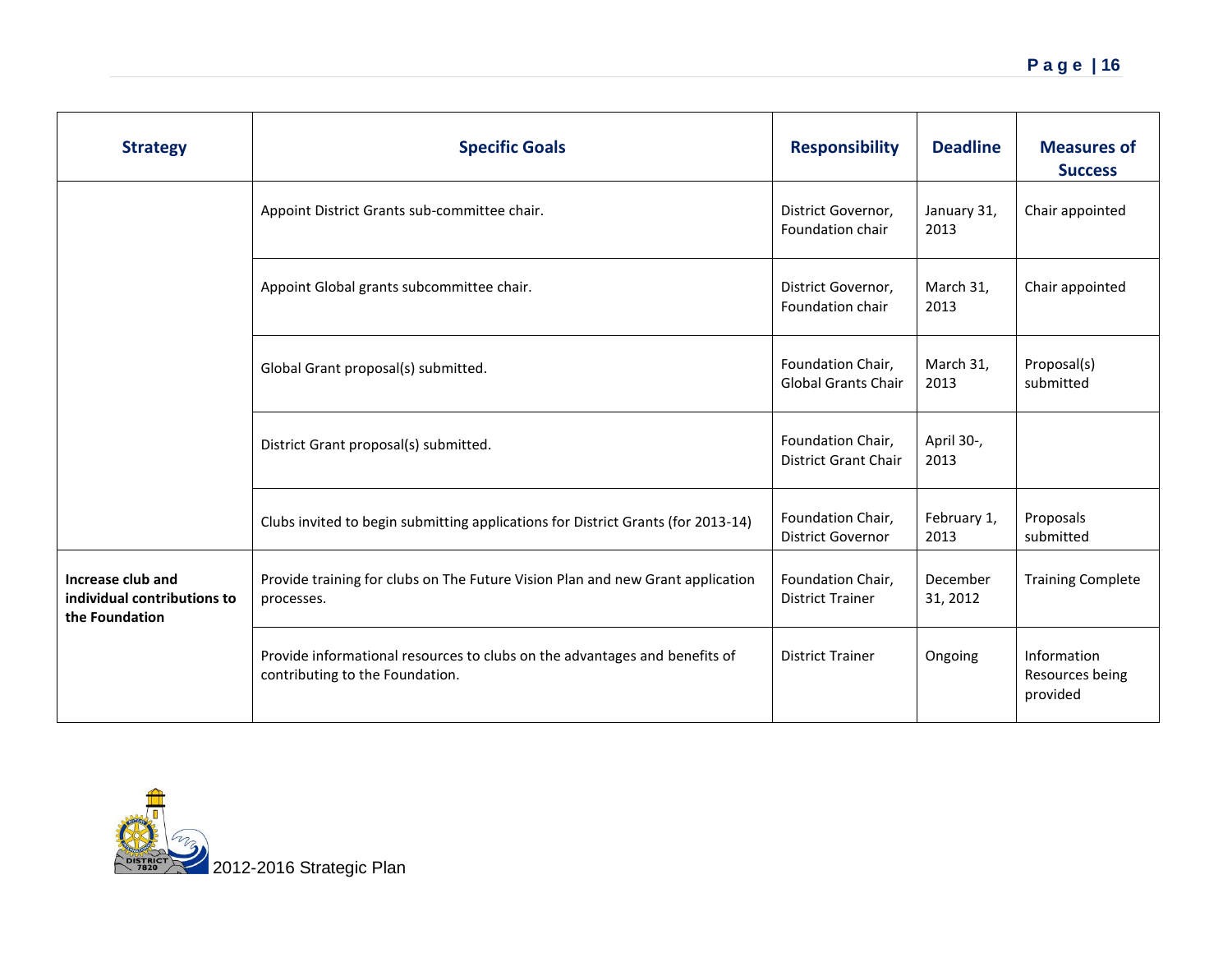| <b>Strategy</b>                                                                 | <b>Specific Goals</b>                                                                                                                                     | <b>Responsibility</b>                                              | <b>Deadline</b>     | <b>Measures of</b><br><b>Success</b>           |
|---------------------------------------------------------------------------------|-----------------------------------------------------------------------------------------------------------------------------------------------------------|--------------------------------------------------------------------|---------------------|------------------------------------------------|
|                                                                                 | Encourage clubs to participate in District and Global Grants and to contribute<br>to the Foundation as a means for doing so.                              | District Governor,<br>Foundation Chair,<br><b>District Trainer</b> | Ongoing             | Encouragement<br>and support being<br>provided |
| <b>Strengthen the Youth</b><br><b>Exchange Program</b>                          | Provide training and encouragement to clubs on the benefits of the Program.                                                                               | YEP Chair, District<br>Trainer                                     | Ongoing             | Training and<br>support being<br>provided      |
|                                                                                 | Divide Youth Exchange Committee responsibilities between operations and<br>administration                                                                 | District Governor,<br><b>Foundation Chair</b>                      | July 1, 2012        | Sub-Chairs<br>appointed                        |
|                                                                                 | Encourage clubs to develop innovative strategies for implementing the<br>program, such as co-hosting with other clubs and recruiting host families.       | YEP Chair, District<br>Trainer                                     | Ongoing             | Support and<br>encouragement<br>being provided |
| Publish a list of projects<br>that clubs can participate<br>in                  | Clubs, District leaders and RI will be surveyed to identify a variety of projects<br>that clubs can consider for participation.                           | Foundation team                                                    | October 31,<br>2012 | List published on<br>District web page         |
| <b>Establish at least one</b><br>District project on which<br>clubs can partner | Create a short list of larger projects and distribute the list to clubs, inviting<br>them to choose one or more as one they would like to participate in. | <b>Foundation Team</b>                                             | October 31.<br>2012 | District projects(s)<br>chosen                 |
| <b>Establish the District 7820</b>                                              | Appoint a committee chair and members.                                                                                                                    | <b>District Governor</b>                                           | July 1, 2012        | Committee                                      |